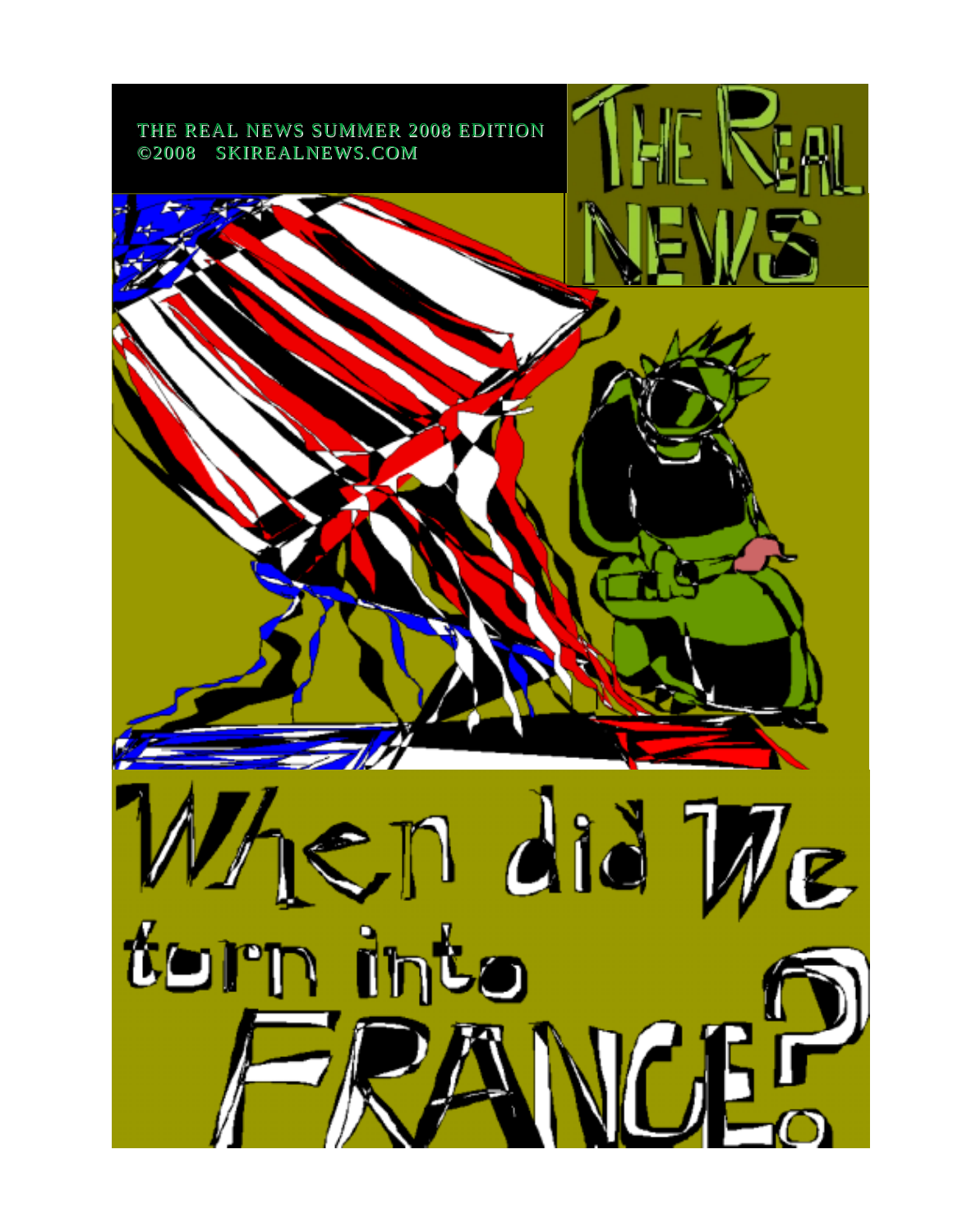

## AMERICA AT THE CROSS ROADS

Just when did the United State of America turn into a Fashion Foodie obsessed nation?



candidate of the Aged, John while jobs went overseas? McCain, the Washington insider with the PR brand of a maverick?

Or was it before the Democrats turned all their bandwagons around the extreme left wing of their party by choosing ultra liberal empty suit Barrack Obama over the ultra liberal with baggage Hillary Clinton?

Or was it when the internet turned middle American minds to mush?

Or was it when gov-

Was it before the Re-ernment taxed the people publicans backed into the into personal bankruptcy

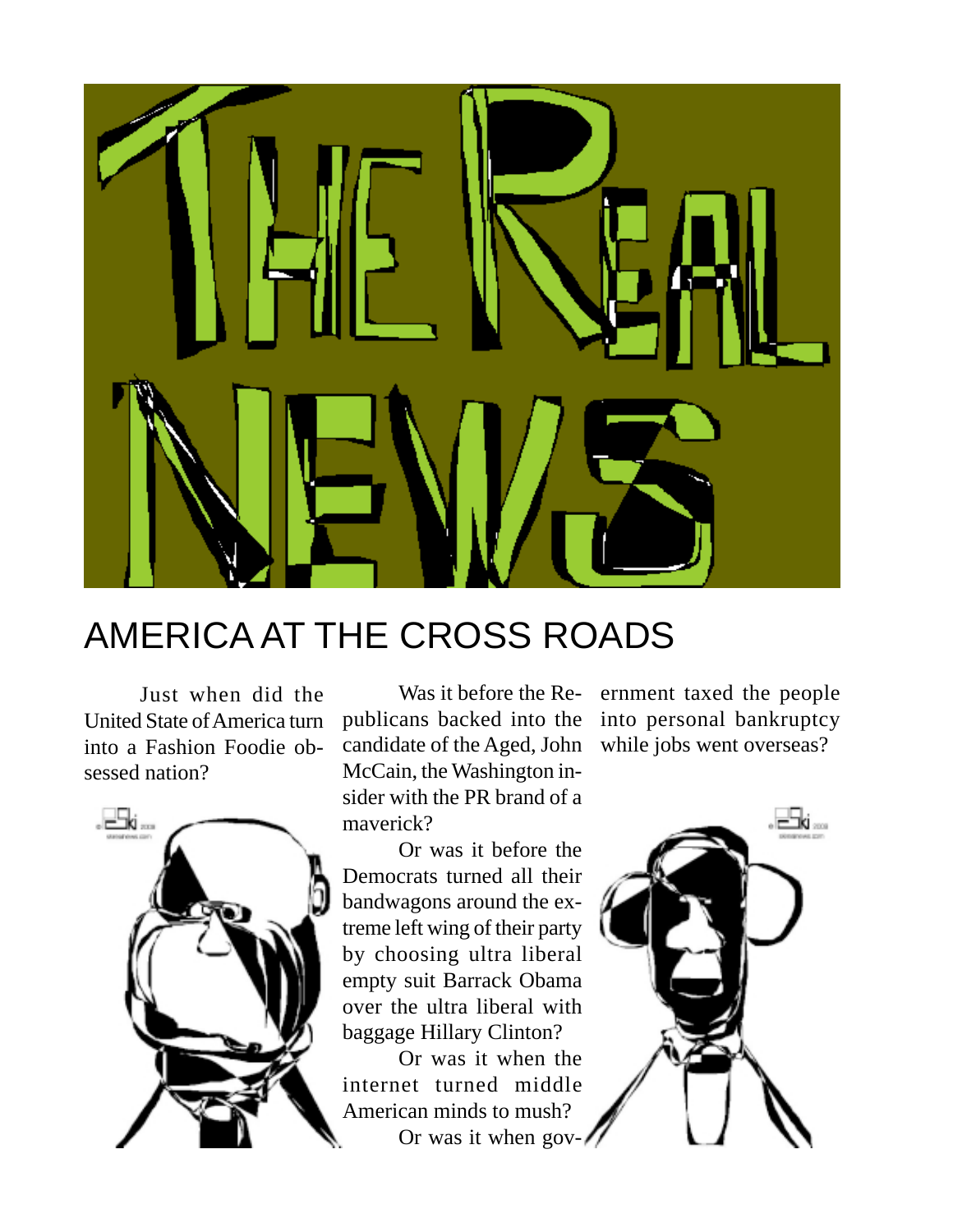THE REAL NEWS SUMMER 2008 PAGE 3

The pain of higher

prices, and less stability of

employment are real.

# A LEGACY OF PAIN

In the past term, a bushel of corn has gone from \$1.80 to \$6.00 per bushel. A gallon of gasoline has gone from \$1.75 to \$4.15. Government statistics fail to report people once their unemployment benefits run dry keeping the employment rate

high. There are square miles of abandoned neighborhoods in the middle of Midwest Rust Belt cities. More and more people are living beyond pay check to pay check. The pain in their bellies may not be hunger, but ulcer bleeding debt.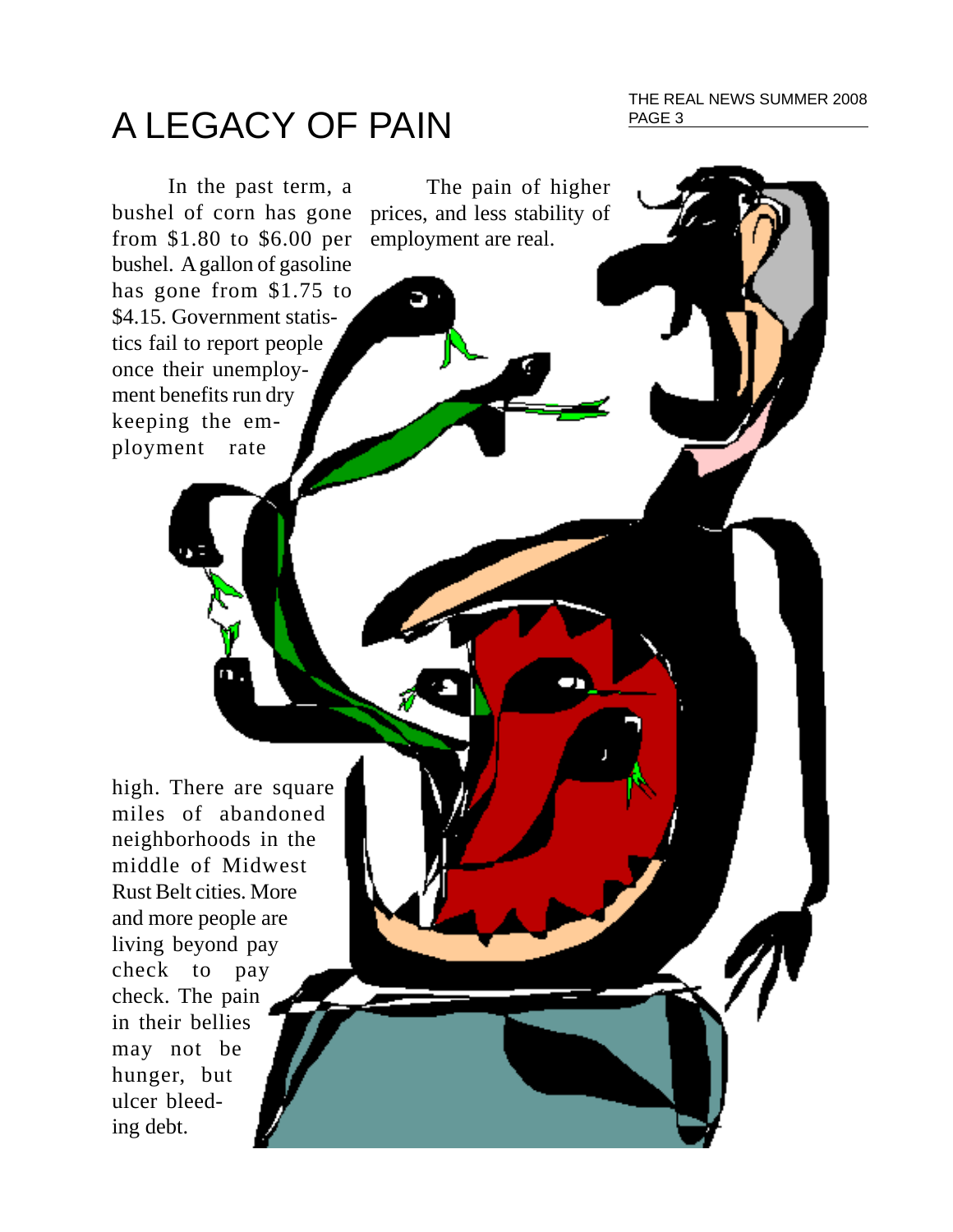It is hard to find anyone accountable for the issues confronting the U.S. in 2008. It is easy for the politicians to blame the Usual Suspects: Big Oil Companies, greedy CEOs and people not paying their "fair share." The old yellowed campus speeches of the 1960s are not relevant or material in today's society. It is mere hollow words uttered by smug demigods from the safety of their high Congressional perches.

The American Way has splintered into several different economies. The Tax Class is the basic middle class, hard working, payroll tax paying income tax filing backbone of the post War economy. This class are the last of the American dreamers who believe in having a good job, owning their own home, getting their children a good education, and retiring before working themselves to death. They are a God fearing, moral principled tribe of community volunteers and patriotic souls.

The second splinter is the Underground or Cash economy. It used to be the bastion of the crime syndicates who used cash as the only means of street currency. There are no payroll taxes, income tax returns or sales tax collection when the products or services being bartered on the street are the illegal variety. Economists dropped quantifying this sub-economy because it may have grown to substantial number like 10 to 20 percent of the gross domestic production. And this segment of society has been growing; through trades who are willing to discount their services for under-thetable cash payments. Illegal workers who don't want to be part of the reported labor pool because that would lead to deportation. And this area also includes the growing white collar criminals who are taking advantage of their trusted positions to embezzle, squander or steal other people's property.

For the past two decades, the fastest growing segment of the economy is the Government sector. Most of the new jobs created in this country are federal, state or local government jobs. Government is the most inefficient business model. It takes 3 to 5 times more capital than in the private sector to get the same results. Corruption has been institutionalized in the inefficiencies in government actions. The solution for every problem is more spending. But the only revenue resource for government is the citizen-taxpayer. Never in the history of the nation has government spent more money on health, education and defense. Yet, most people believe the health care system is broken and expensive; that their children's education does not prepare them for the realities of the current employment markets; and that America is no safer today than during the Cold War.

Then there is the new Entitlement Class. These people have been brain washed into believing that someone else will take care of their needs and problems. The concept of work fare is no longer discussed when politicians are begging for votes. When an elected official says that he or she is advocating a "free" program of health care for children, or job training for adults, they are lying because nothing is ever free.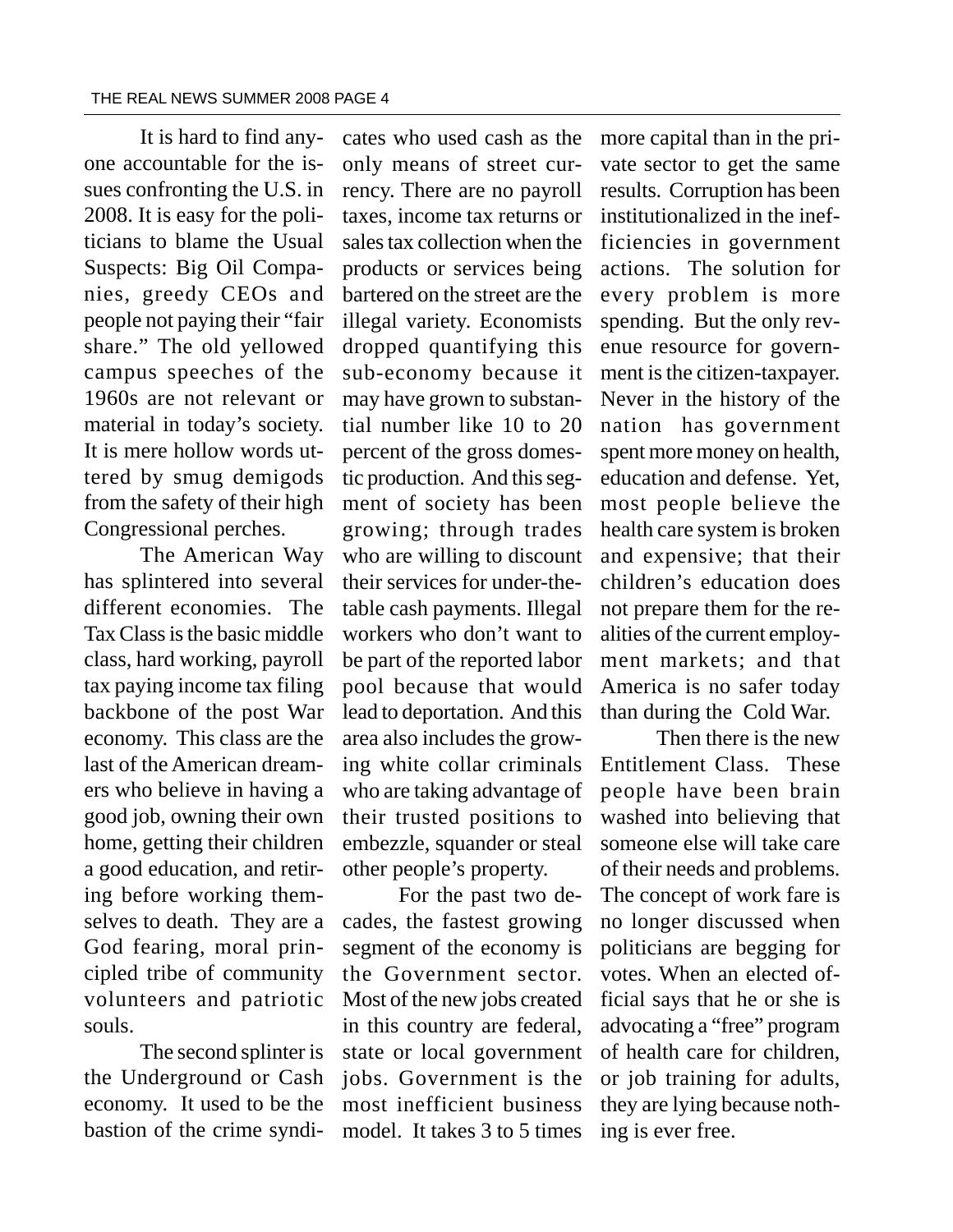There is a final class in society, The Fringe. This group composes those individuals or Outcasts who are above the threshold of Entitlement but below the middle class. This group also includes the new Immigrant classes who are not assimilated into mainstream culture.

George Washington, Thomas Jefferson and Benjamin Franklin would be appalled by today's State of the Union. Washington would be impressed by the fact that the nation had grown and prospered, but he would be outraged at the cost of a huge central government. Jefferson would have been impressed by the technology advances made through American ingenuity, but he would be disturbed by the regulatory barriers to innovation. Franklin would be outraged by the nationalization of the private community institutions he created in the Philadelphia private sector (like public education). All three would be confused by the nonsensical debates of what the Second Amendment means; a citizen's right to keep weapons for protection and for personal welfare

is absolute. It would be confusing that the Court system is the center of debate of simple words rather than the town hall meetings.

They would be interested in the fact that all men are created equal has freed mankind from color barriers after a horrific Civil War, but they would be scratching their heads on why race has been institutionalized in Court remedies since the War had ended. The concept of principle, a man's word as his bond, has been so diluted that none of the founding fathers would recognize their American way of life today.

They would find a United States in name only. There were no such thing as a career politician. There is no reason why politicians preach to segments of society like judging various produce in a market; Latinos, Asians, Blacks, Women, Students are all narrowly stereotyped and never called by one name, Americans. It is a simple divide and conquer strategy. Each class is promised more than an another classification so in the end no class is ahead.

#### **A LETTER FROM THE PUB**

A nation of whiners, who high unemployment, a growing laisse faire attitude toward big government entitlement programs, with a falling reputation, forced part time employees, high labor costs, artificial cost structures, high taxes, and a growing angry underclass of new immigrants. The Country? France, for the better part of two decades.

But the United States s falling into the same socialist, second world import status as France. People are shocked to learn that the U.S. is importing a vast portion of its staple foods from overseas (it usually is disclosed in food poisoning warnings). A large portion of the medical profession is being imported from foreign countries. Most of the investment in U.S. debt (treasury bonds) has been foreign sovereign nations (which are beginning to turn to other investments in Europe and oil, which is weakening the dollar). C'est la vie? Not if the American way of life is at stake.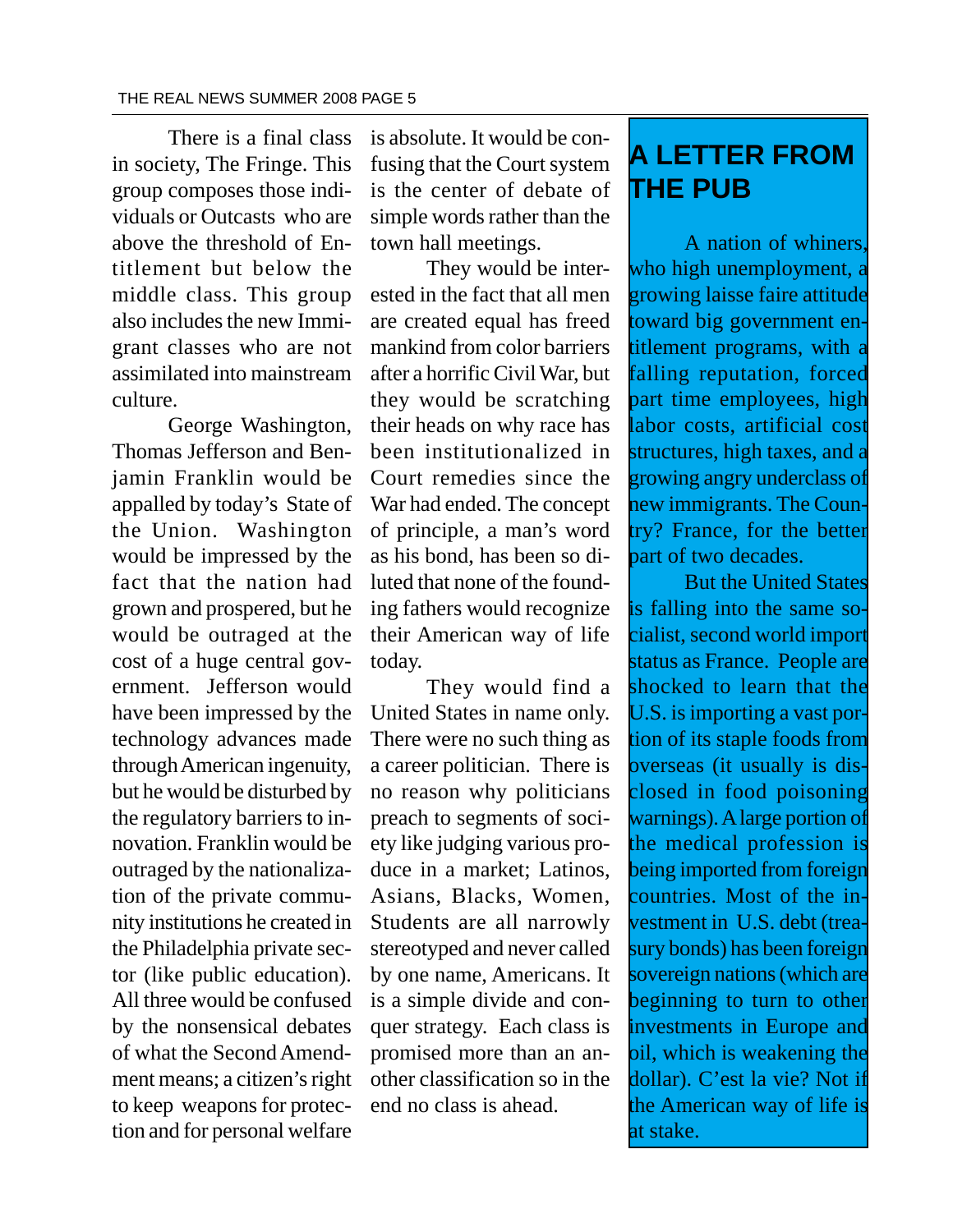

## A BEACON FOR THE OTHERS

Why do 200,000 legal workers swell to more than 20 million illegal workers in the United States? Even as the light, fluffy clouds mark the azure blue skies on a summer day, the lighthouse remains a beacon for all travelers along its coast. America has been the world beacon of opportunity for people in other lands repressed by economics, religion or war.

As an industrial nation, America could absorb the hundreds of thousands of new immigrants in the early 20th century. The new charges did the dirty

work, the manual labor, and hoped they could escape the urban slums for the American dream institutionalized by the writings and conduct of Benjamin Franklin more than 100 years earlier.

One word keeps America the destination spot for the world: opportunity. Opportunity to find work; opportunity to buy a home and own land; opportunity to get an education and better one's standing in the socio-economic culture; opportunity for peace and prosperity under a set of justice for all men and women.

The ideals of America are still strong in most parts of the Globe. But there is one part where the American Dream has hit hard times in the minds of its people, and ironically, it is within the United States. Negative reports of a recession, an endless war, the political rhetoric that the world is ending, that the elderly and the children will be soon homeless begging in the street without government intervention, goes beyond the normal political pontificating during an election year. The theme of doom is now part of the U.S. culture.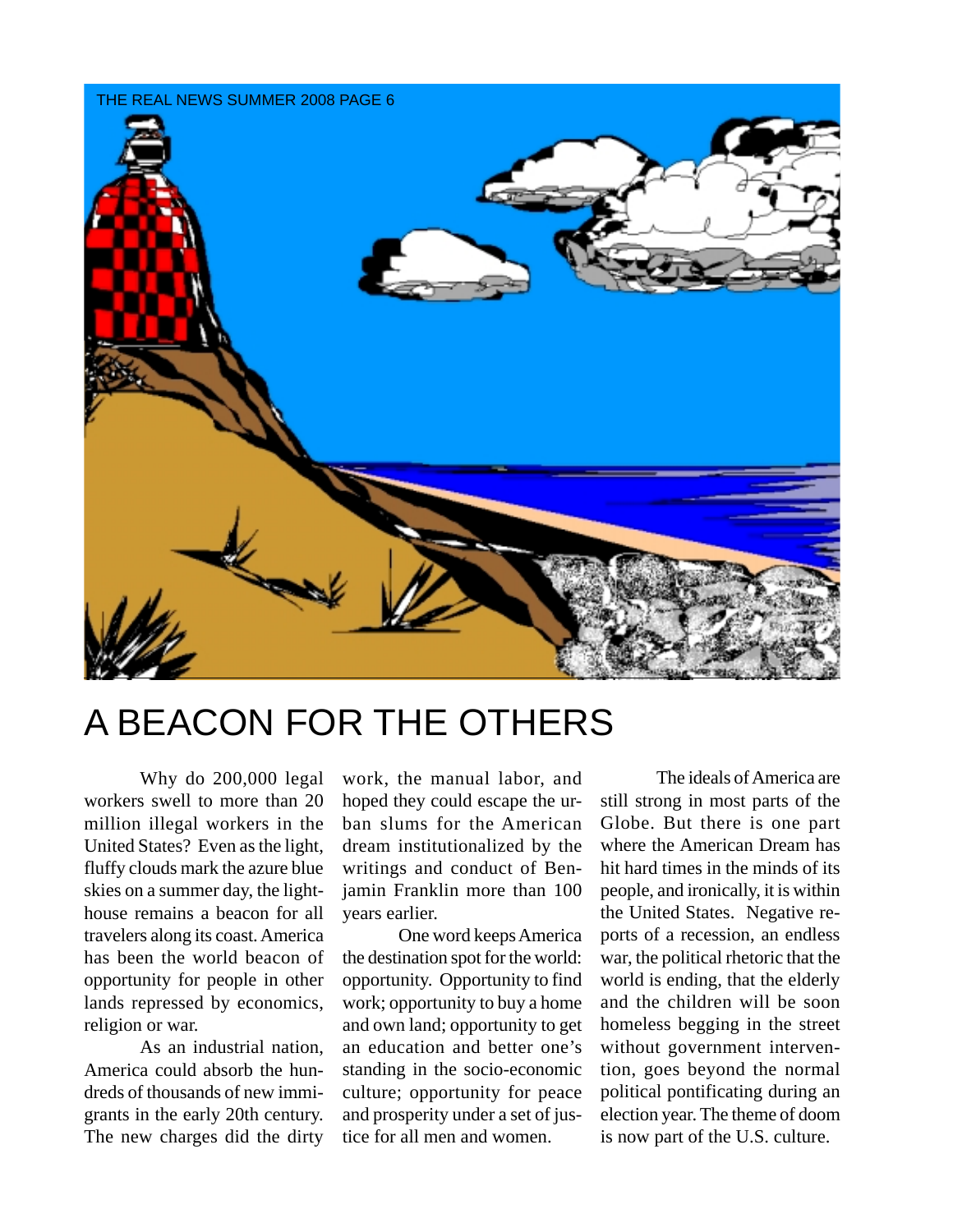THE REAL NEWS SUMMER 2008 PAGE 7THE REAL NEWS SUMMER 2008 PAGE 4



Even with the negative press, the immigrants continue to cross the borders illegally. The central government has lost track of the exact number of foreigners occupying places in society, but it is clearly assumed that it is more than the standing armies of the United States military. It was a quiet invasion and slow displacement of the American underclasses into a generational poverty class. When a Walmart tries to open in Chicago, there are

more than 10,000 local applicants for the jobs. But when the leaders of Chicago object to Walmart's non-union labor policy, Walmart never opens its store, and the applicants go back to their welfare state. In some aspects of American life, Americans are being as repressed in their individual and property rights as those immigrants who are fleeing their land to come here.

So the trickle down effect

of de-industrialization of the American economy, and the high influx of cheap labor, has turned the middle class worker into a strip center shopkeep in order to get a paycheck when the unemployment runs out. A paycheck, as an owner of a business, which may be less than his worker's minimum wages.

In an economy now dominated by part time, service employment and a bubble financial system, opportunities to suc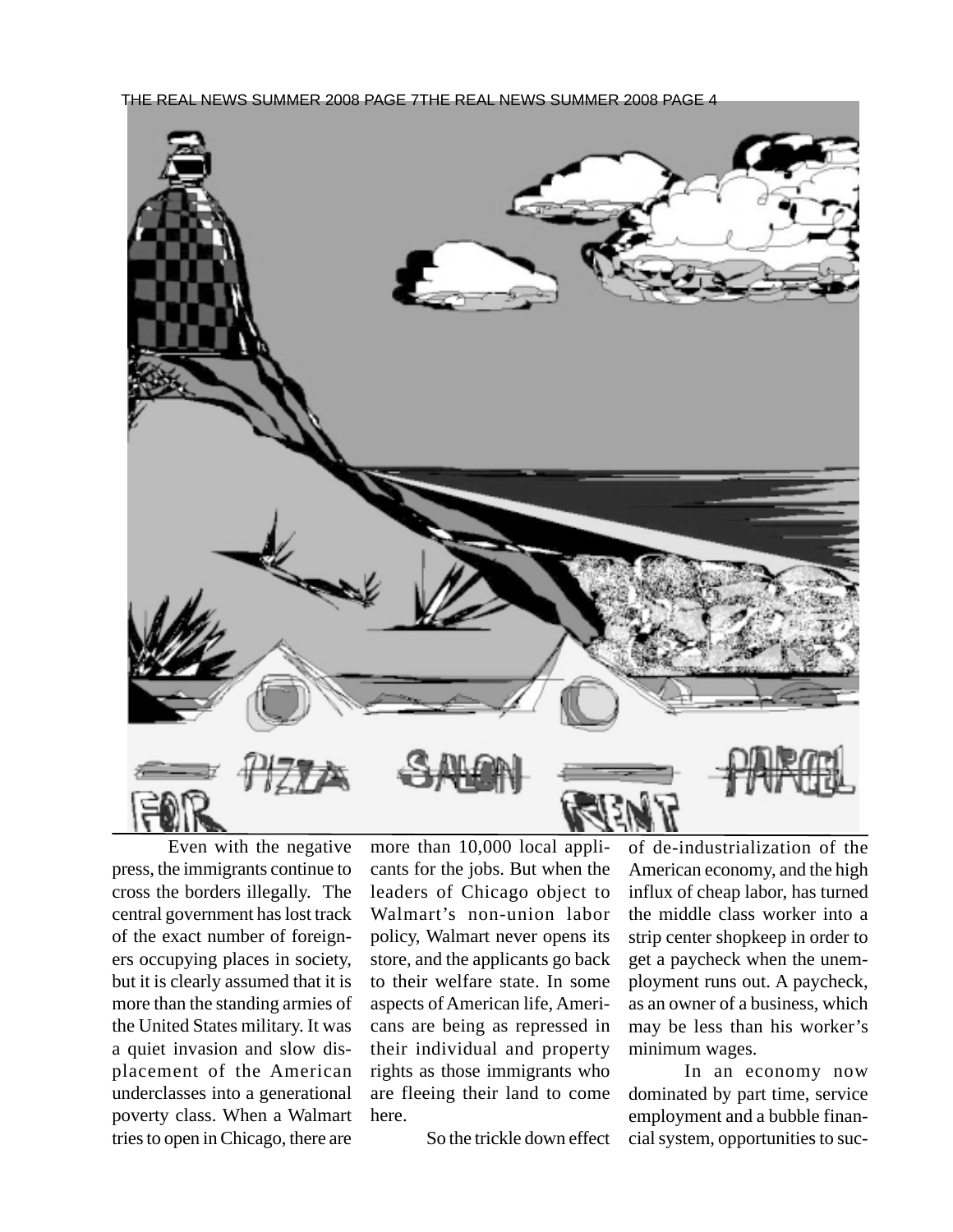ceed are harder to come by for the average worker.

It is rapidly coming to the attention of the average American family that it costs more to feed the piggish greed of government politics than it is to feed a porker with \$6.00 per bushel corn. The increase in government charges, with names including user fees, value added taxes, sales taxes, income taxes, excise taxes, telecom taxes, fuel surcharges, property taxes, is taking more and more disposal income from the family budget. Add to this the fact that the weakened American Dollar and wholesale prices jumping, the average shopper is seeing sticker shock at the check out counter. Inflation is rapidly eating the shrinking nest egg. Non-retirement savings is at an all time low. Gasoline prices are at an all time high. But elected officials can only squeal for more revenue in order to balance their huge deficit budgets.

They won't tell you this: government tax collectors like higher prices because that increases revenue by the hidden percentage sales, use and income taxation. A weaker dollar, caused in part by massive borrowing, is also driving up the cost of imports (such as oil, food, products) because the dollar's value has decreased 40 percent as compared to the Euro. Also, insane public policy decisions of spending a trillion dollar on the junk science of global warming, or subsidizing the ethanol scam of diverting 30% of the nation's



corn crop to produce 3% of its fuel needs. If a box of cereal now costs \$5 instead of \$2.50, your local tax collector has just doubled the sales tax revenue.

For the past 15 years, Walmart kept the American economy out of a depression by demanding its suppliers squeeze margins to keep final costs down. But when the raw materials and transportation costs are now rising 30 to 300 percent, hyperinflation cannot stop huge increases in final prices consumers

will have to pay.

Like Europe, where its industrial consumer manufacturing has been outsourced to global hinterlands, America cannot work its way out of a deep recession but unemployment also drags the economy down.

The globalists (the neosocialist communists) cheer the one-world integrated economic system and take glee that the U.S. is hurting; but as an old adapted saying goes: what is good for the U.S. is good for the World.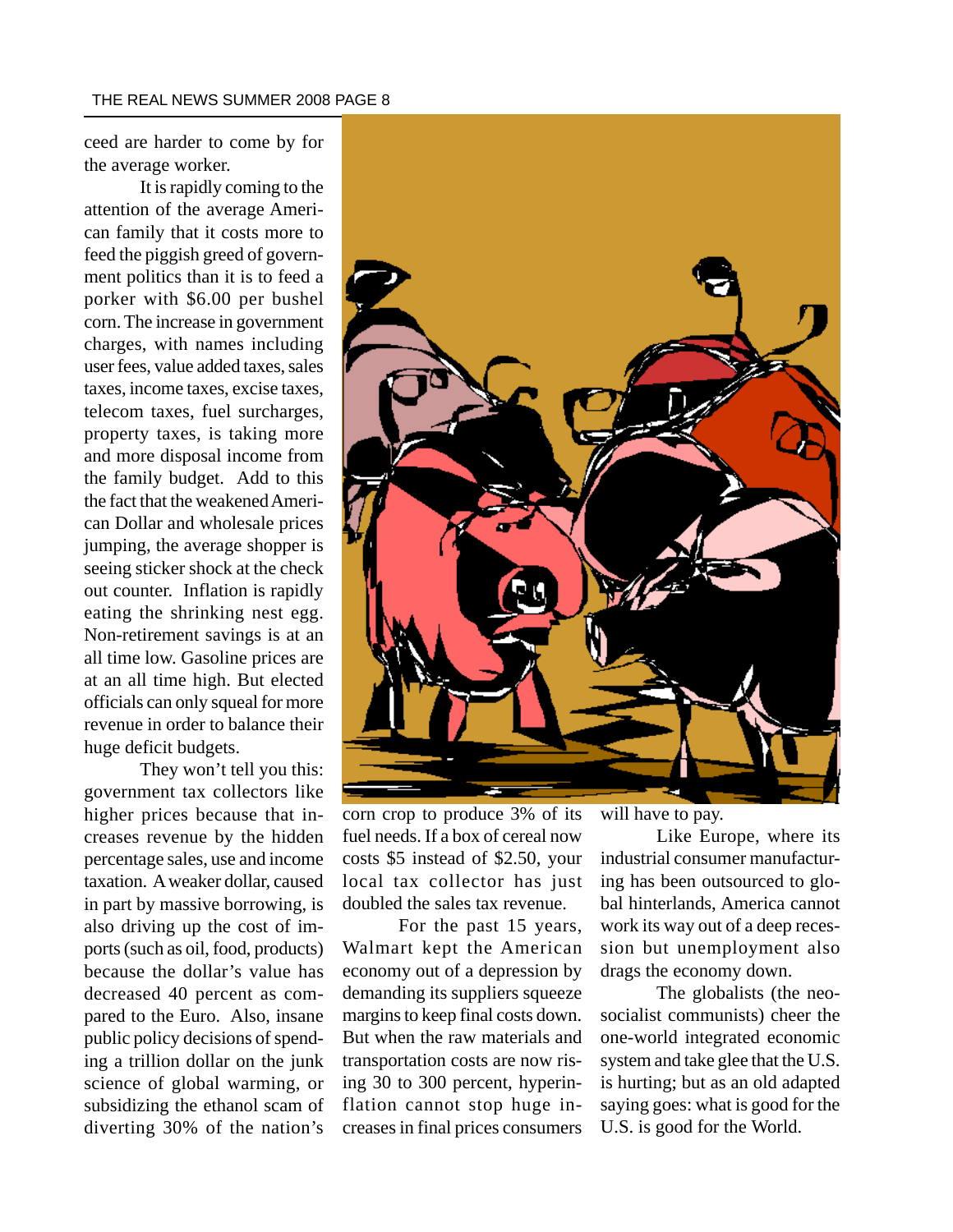## IT'S IN THE BIBLE, PEOPLE!



Rev. Lovejoy from *the Simpsons* used to shout out "It's in the Bible, People!" When the end seemingly was coming to Springfield.

There have been some strange events in the first half of 2008. First, a red deer in Europe was captured on film with one horn. Its antlers had fused at birth, creating a unicorn. A unicorn? A mythical animal from old fables? Second, there were biblical floods in the Midwest. At one point, the entire state of Iowa was an ocean. Its major metropolitan areas were under 9 feet of murky flood water. Third, there was a deadly, long tornado season from the Midwest to the South, ripping a part communities worse than a plague of locust. Fourth, the State of California is literally on fire, as wildfires are consuming fabled ocean resorts and towns with a fury.

Ninety-two percent of Americans have religious or spiritual beliefs. However, like the forecountries in Europe, practicing religion is declining in America as institutional religion traditions are being superceded by other family choices, athletics or the feel-good, non-denomination mega churches made famous by paid television programs.

Some prophets of doom look to the Bible as a source for the destruction of the planet as the only way to save their souls. Other people believe the increasing nuclear conflict in the Middle East is nothing more than ancient blood feuds that will never end. A secular politician believes in micromanaging an unmanageable, chaotic macrosystem as a means of securing his power. Then the archeologists find that the ancient civilizations had their calendars end in the year 2012, which some state may predict a dire end to this human planetary period. No one truly believes the human race are modern dinosaurs, do they?